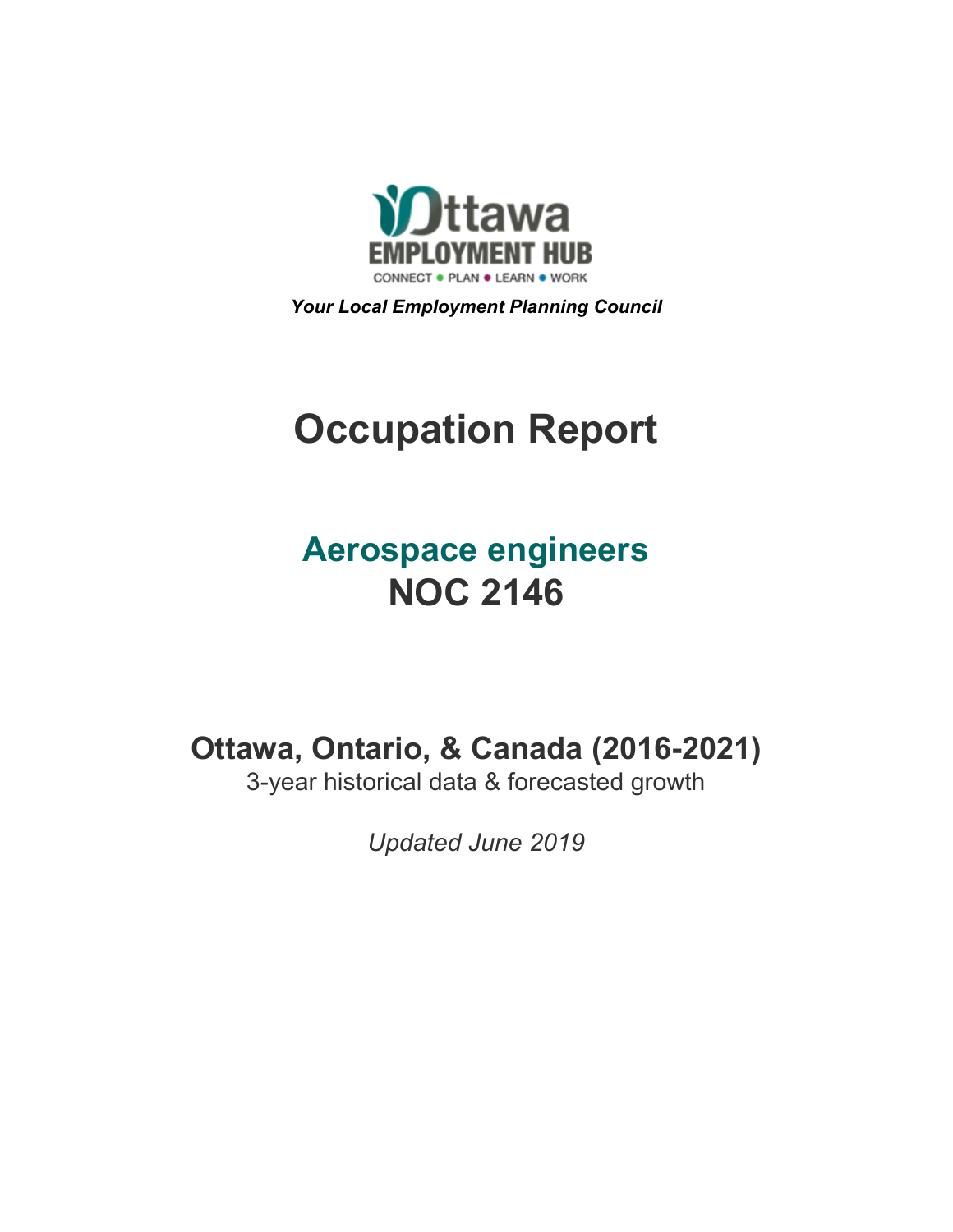

| <b>Aerospace engineers</b> | <b>Ottawa Outlook</b>                                                         |
|----------------------------|-------------------------------------------------------------------------------|
| <b>NOC 2146</b>            | Limited $\bigstar$ Fair $\bigstar \bigstar$ Good $\bigstar \bigstar \bigstar$ |
|                            | Based on past and forecasted growth.                                          |

#### **A Local Snapshot**

- Employment in this occupation **increased in Ottawa from 2016 to 2018** (**4.7%**); it is forecast to **increase 2.5%** over the next three years.
- **2.1%** were **unemployed in Ottawa in 2016; 125 (34.9%)** of those in this occupation were **selfemployed**.
- **Median hourly wage** for this occupation was **\$46.02**.
- **32.7%** of the 2018 jobs were in the **Architectural, engineering and related services** industry sector.
- Ottawa has a **same share of this occupation** as the nation.
- **Provincially**, this occupation showed an increase from 2016 to 2018 (**12.4%**); it is expected to increase over the next three years (**7.6%**).
- *Canada Job Bank* forecasted **fair** employment potential for this occupation in Ottawa from 2017-2019.

#### **Overview**

| <b>Ottawa Jobs (2018)</b>          |         | <b>358</b> (35% self-employed = $125$ ) |      |  |
|------------------------------------|---------|-----------------------------------------|------|--|
| 2016 Ottawa Unemployment Rate      | $2.1\%$ | Ontario                                 | 2.6% |  |
| Location Quotient to Nation (2018) | 1.01    |                                         |      |  |
| Change in Jobs (2016 - 2018)       | 4.7%    | $(2018 - 2021)$ 2.5%                    |      |  |

*NOTE: Location quotient (LQ) is a way of quantifying how concentrated a particular occupation is in a region compared to the nation or province. A quotient of 1.00 means Ottawa has the same share of the occupation as the nation/province. A quotient higher than 1.00 means Ottawa has a greater share, and lower than 1.00 means Ottawa's share is lower than the average.*

### **OTTAWA | Percentile Earnings** *(not including self-employed)*

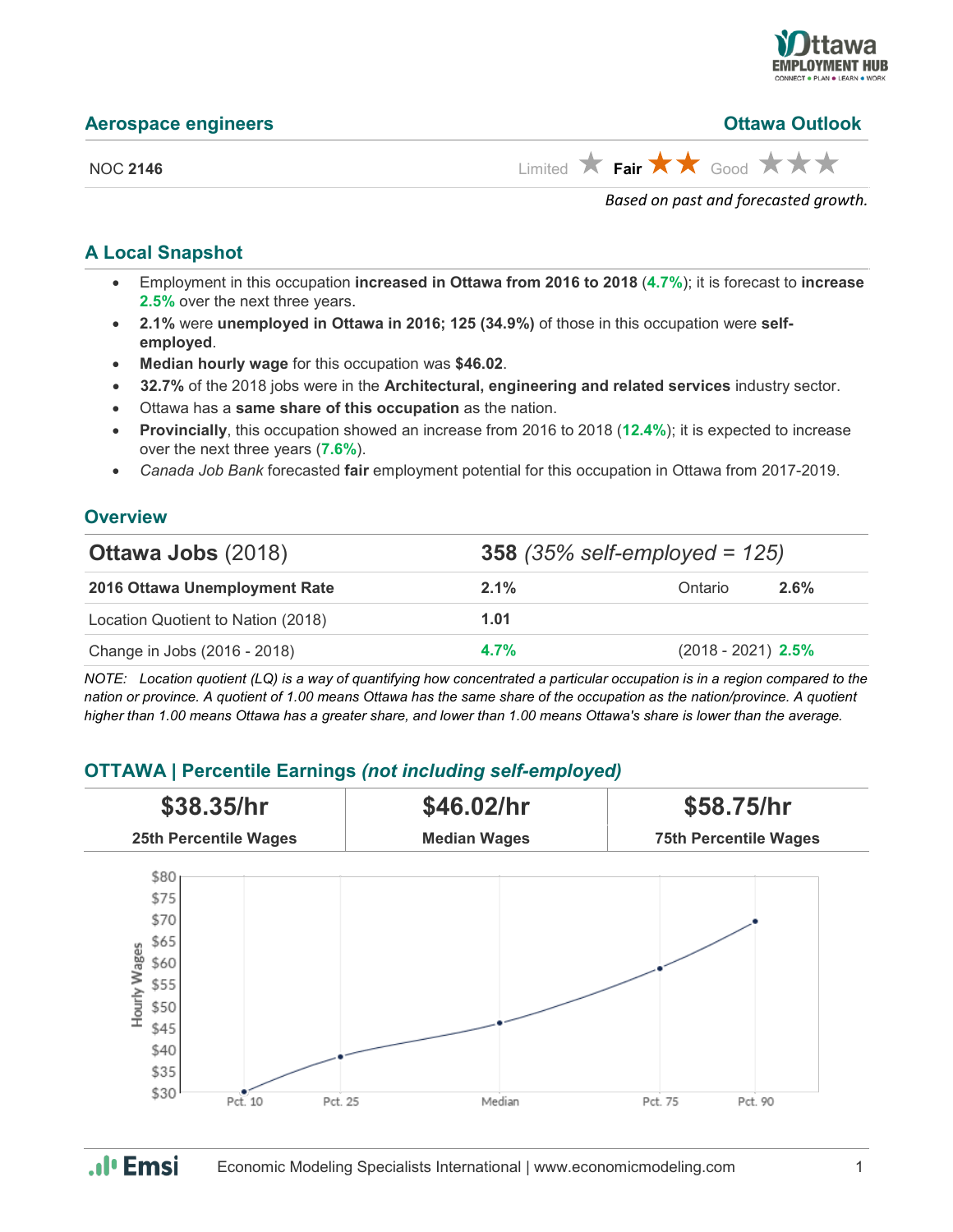

## **Ottawa | Growth**

| 342              | 367              | 25                 | 7.3%                 |
|------------------|------------------|--------------------|----------------------|
| <b>2016 Jobs</b> | <b>2021 Jobs</b> | Change (2016-2021) | % Change (2016-2021) |

# **Regional Trends**



|           | <b>Region</b> |               | <b>2016 Jobs</b> | 2021 Jobs | Change | % Change |
|-----------|---------------|---------------|------------------|-----------|--------|----------|
| $\bullet$ | Ottawa        |               | 342              | 367       | 25     | 7.3%     |
| $\bullet$ | Ontario       |               | 3,570            | 4,317     | 747    | 20.9%    |
| $\bullet$ | Canada        |               | 11,249           | 11,296    | 47     | 0.4%     |
|           |               | <b>Ottawa</b> |                  | Ontario   |        | Canada   |
| 2016 Jobs |               | 342           |                  | 3,570     |        | 11,249   |
| 2017 Jobs |               | 326           |                  | 3,797     |        | 11,342   |
| 2018 Jobs |               | 358           |                  | 4,011     |        | 11,022   |
| 2019 Jobs |               | 361           |                  | 4,124     |        | 11,110   |
| 2020 Jobs |               | 364           |                  | 4,225     |        | 11,200   |
| 2021 Jobs |               | 367           |                  | 4,317     |        | 11,296   |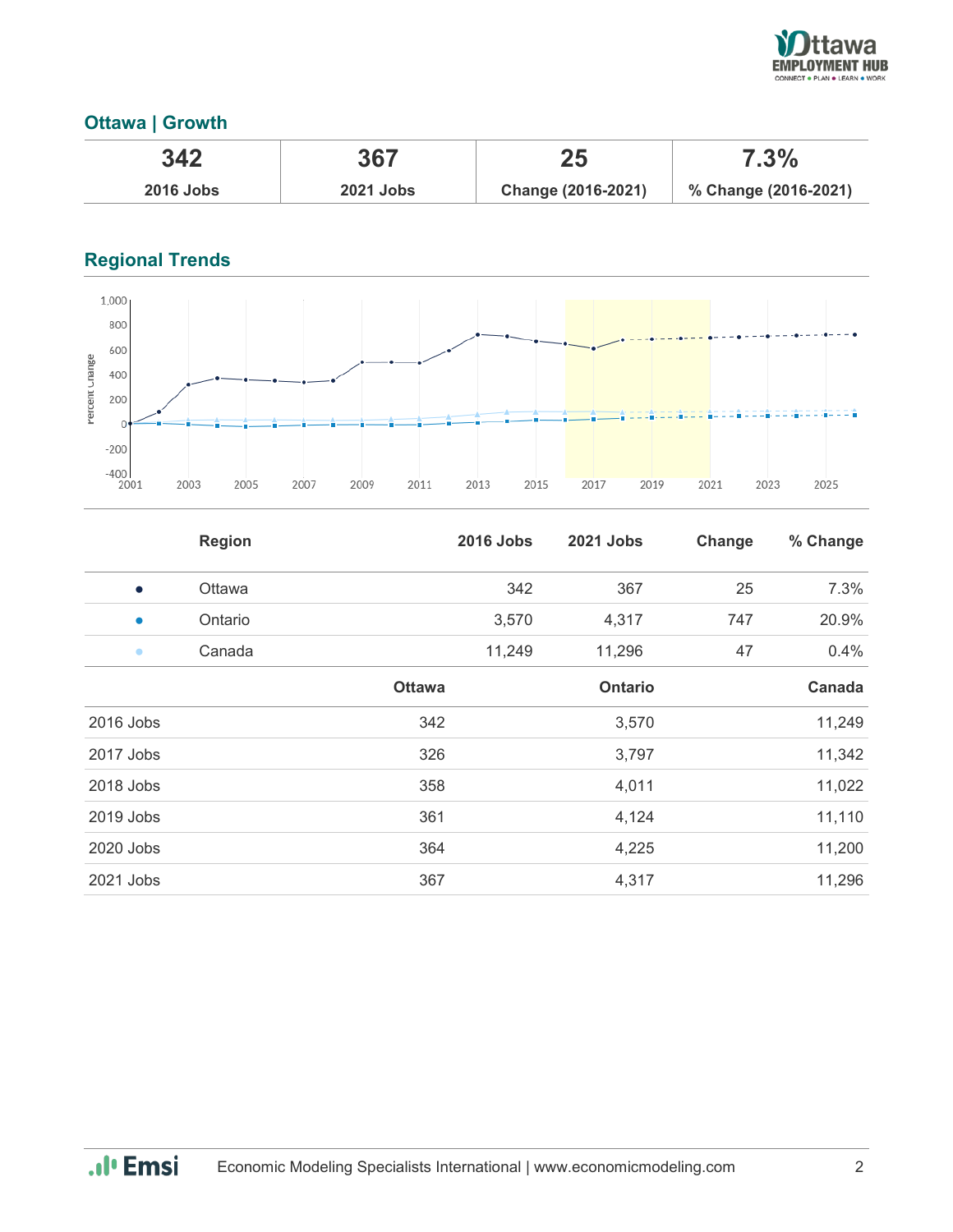

#### **Ottawa | Industries Employing this Occupation**

| <b>Industry</b>                                          | <b>Occupation</b><br>Jobs in<br><b>Industry</b><br>(2018) | $%$ of<br><b>Occupation</b><br>in Industry<br>(2018) | % of Total<br>Jobs in<br><b>Industry</b><br>(2018) |
|----------------------------------------------------------|-----------------------------------------------------------|------------------------------------------------------|----------------------------------------------------|
| Architectural, engineering and related services          | 117                                                       | 32.7%                                                | $1.4\%$                                            |
| Defence services                                         | 89                                                        | 24.9%                                                | 0.6%                                               |
| Other federal services (9112-9119)                       | 42                                                        | 11.7%                                                | $0.0\%$                                            |
| Aerospace product and parts manufacturing                | 41                                                        | 11.5%                                                | 6.1%                                               |
| Management, scientific and technical consulting services | 17                                                        | 4.8%                                                 | $0.2\%$                                            |

*NOTE: Inverse staffing patterns provides a table of percentages that shows how regional occupations are divided up among regional industries. For example, an inverse staffing pattern for registered nurses may show that 70% of RNs are employed by hospitals, 10% by local government (i.e., public schools), 10% by nursing homes, and 10% by offices of physicians.*

#### **Educational programs and completions in Ottawa** *(public institutions only***)**

| Programs (2016) |                                                                | 101<br><b>Completions (2016)</b> |  |
|-----------------|----------------------------------------------------------------|----------------------------------|--|
|                 |                                                                |                                  |  |
| 14.02           | Aerospace, aeronautical and<br>astronautical/space engineering | 101                              |  |
| 14.13           | <b>Engineering science</b>                                     | $\Omega$                         |  |

*NOTE: EMSI Analyst uses Statistics Canada's PSIS data to compile completions for postsecondary programs offered in Canada, classified by the 2016 CIP codes. 2016 data includes those who graduated in spring 2017.*

#### **Job Postings by Month**

.**.**I<sub>I</sub> Emsi



*NOTE: Based on newly published job postings first found between January 01, 2018 and December 31, 2018 AND location is Ottawa Census Sub-division, Vicinity Jobs.*